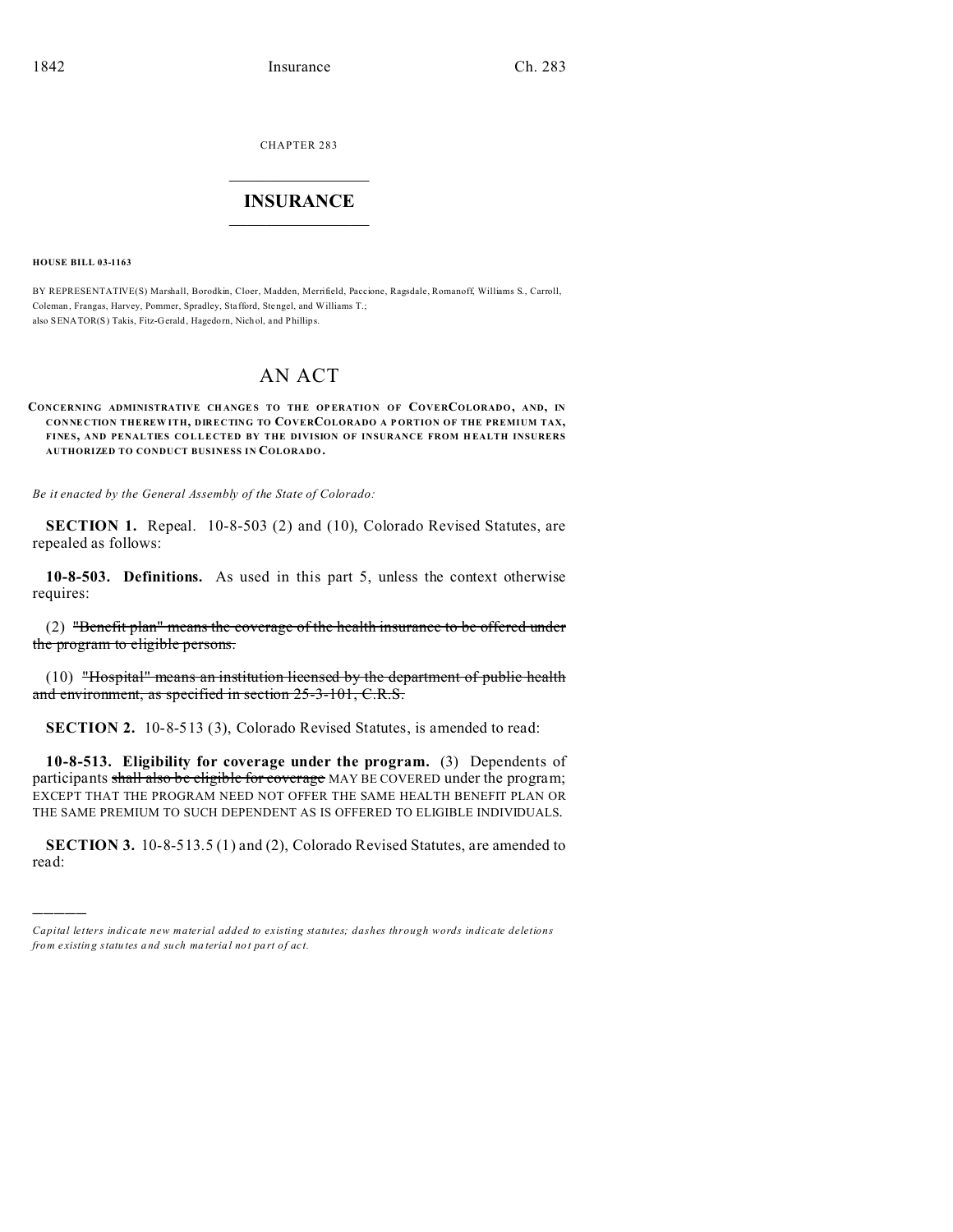**10-8-513.5. Federally eligible individuals.** (1) (a) On or after July 1, 2001, any individual who meets the definition of "federally eligible individual" pursuant to section 10-16-105.5 (1) FOR THE PURPOSES OF THIS PART 5, "FEDERALLY ELIGIBLE INDIVIDUAL" MEANS ANY ONE OF THE FOLLOWING, TO THE EXTENT FEDERALLY ELIGIBLE INDIVIDUALS ARE DESIGNATED BY THE GOVERNOR:

(I) ANY INDIVIDUAL WHO MEETS THE DEFINITION OF "FEDERALLY ELIGIBLE INDIVIDUAL" PURSUANT TO SECTION 10-16-105.5 (1);

(II) ANY INDIVIDUAL WHO IS ELIGIBLE FOR A TAX CREDIT AGAINST THE AMOUNTS THE INDIVIDUAL MUST PAY FOR QUALIFYING HEALTH INSURANCE PURSUANT TO THE FEDERAL "TRADE ACT OF 2002", AS AMENDED; OR

(III) ANY OTHER INDIVIDUAL WHO IS DESIGNATED BY FEDERAL LAW AS ELIGIBLE FOR COVERAGE BY A OUALIFIED STATE HIGH RISK POOL.

(b) FEDERALLY ELIGIBLE INDIVIDUALS shall be eligible for coverage under the program and shall not be subject to the eligibility requirements of section 10-8-513.

(2) A dependent of a federally eligible individual shall be eligible for coverage MAY BE COVERED under the program if the dependent satisfies the definition of "dependent" set forth in section 10-16-102 (14); EXCEPT THAT THE PROGRAM NEED NOT OFFER THE SAME HEALTH BENEFIT PLAN OR THE SAME PREMIUM TO SUCH DEPENDENT AS IS OFFERED TO ELIGIBLE INDIVIDUALS.

**SECTION 4.** 10-8-514 (1), Colorado Revised Statutes, is amended to read:

**10-8-514. Deductibles - coinsurance.** (1) Any participant may select coverage from a choice of deductibles offered by the board. Such choice shall include deductibles of not less than three hundred dollars. nor more than five thousand dollars.

**SECTION 5.** 10-8-516 (1) and (2), Colorado Revised Statutes, are amended to read:

**10-8-516. Preexisting conditions.** (1) EXCEPT AS PROVIDED IN SUBSECTION (2) OF THIS SECTION, coverage under the program shall exclude charges or expenses incurred during the first six months following the effective date of coverage as to any preexisting condition that is not defined more restrictively than an injury, sickness, or pregnancy for which a person incurred charges, received medical treatment, consulted a health care professional, or took prescription drugs within the six-month period immediately preceding the effective date of coverage.

(2) The program shall give credit for the period of time an eligible individual had qualifying previous coverage for the preexisting condition that was continuous to a date not more than ninety days prior to the effective date of coverage ENROLLMENT IN THE PROGRAM. IN THE CASE OF AN INDIVIDUAL ELIGIBLE FOR THE PROGRAM PURSUANT TO SECTION 10-8-513.5 (1) (a) (II), THE PROGRAM SHALL NOT IMPOSE AN EXCLUSION ON COVERAGE OF A PREEXISTING CONDITION OF ANY SUCH INDIVIDUAL IF THE INDIVIDUAL HAD QUALIFYING PREVIOUS COVERAGE FOR AT LEAST A THREE-MONTH PERIOD CONTINUOUS TO A DATE NOT MORE THAN NINETY DAYS PRIOR